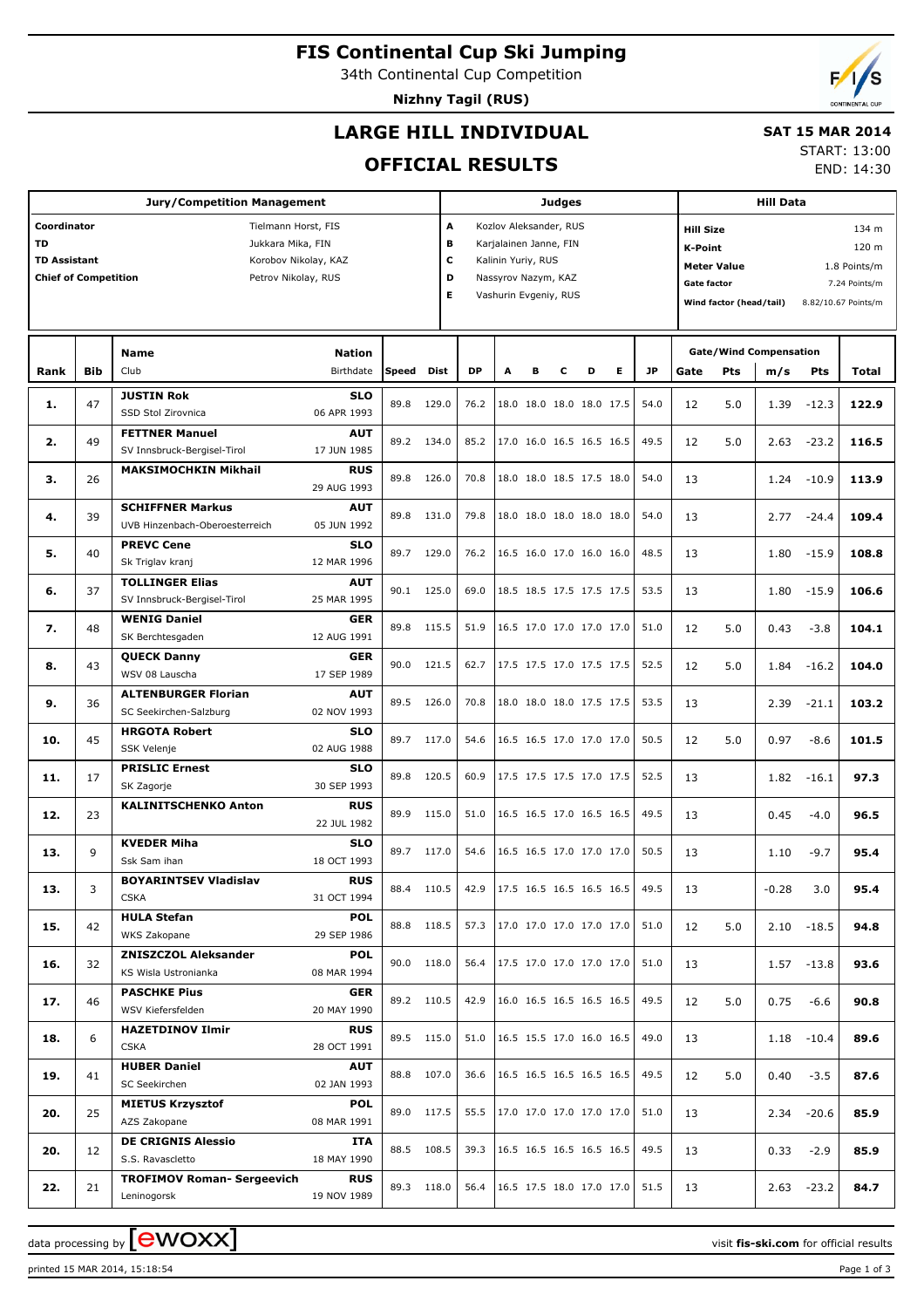# **FIS Continental Cup Ski Jumping**

34th Continental Cup Competition

**Nizhny Tagil (RUS)**

## **LARGE HILL INDIVIDUAL**

#### **SAT 15 MAR 2014**

#### **OFFICIAL RESULTS**

START: 13:00 END: 14:30

|      |                | <b>Name</b><br>Nation          |             |            |            |                                    |                                        |   |                          |                          |                          |      |      |            | <b>Gate/Wind Compensation</b> |               |       |  |
|------|----------------|--------------------------------|-------------|------------|------------|------------------------------------|----------------------------------------|---|--------------------------|--------------------------|--------------------------|------|------|------------|-------------------------------|---------------|-------|--|
| Rank | Bib            | Club                           | Birthdate   | Speed      | Dist       | <b>DP</b>                          | A                                      | в | c                        | D                        | E.                       | JP.  | Gate | <b>Pts</b> | m/s                           | <b>Pts</b>    | Total |  |
|      |                |                                |             |            |            |                                    |                                        |   |                          |                          |                          |      |      |            |                               |               |       |  |
| 23.  | 34             | <b>MAYLAENDER Jan</b>          | <b>GER</b>  | 89.7       | 116.0      | 52.8                               |                                        |   | 17.0 17.0 17.0 17.0 17.0 |                          |                          | 51.0 | 13   |            | 2.30                          | $-20.3$       | 83.5  |  |
|      |                | SC Degenfeld                   | 29 MAR 1992 |            |            |                                    |                                        |   |                          |                          |                          |      |      |            |                               |               |       |  |
| 24.  | 35             | <b>ZUPANCIC Miran</b>          | <b>SLO</b>  | 89.5       | 109.0      | 40.2                               |                                        |   | 16.5 16.5 16.5 16.5 16.5 |                          |                          | 49.5 | 13   |            | 0.91                          | $-8.0$        | 81.7  |  |
|      |                | SK Zagorje                     | 11 NOV 1989 |            |            |                                    |                                        |   |                          |                          |                          |      |      |            |                               |               |       |  |
|      |                | <b>STREITLER Patrick</b>       | AUT         |            |            |                                    |                                        |   |                          |                          |                          |      |      |            |                               |               |       |  |
| 25.  | 29             | SV Dornbirn-Vorarlberg         | 17 APR 1995 |            | 90.1 108.5 | 39.3                               |                                        |   | 16.5 17.0 16.5 17.0 16.5 |                          |                          | 50.0 | 13   |            | 1.04                          | $-9.2$        | 80.1  |  |
|      |                | <b>BUYVOLOV Alexey</b>         | <b>RUS</b>  |            |            |                                    |                                        |   |                          |                          |                          |      |      |            |                               |               |       |  |
| 26.  | 5              | Nizhniy Novgorod               | 31 DEC 1987 |            | 89.4 111.5 | 44.7                               |                                        |   | 17.0 16.0 16.5 16.5 17.0 |                          |                          | 50.0 | 13   |            | 1.90                          | $-16.8$       | 77.9  |  |
|      |                |                                |             |            |            |                                    |                                        |   |                          |                          |                          |      |      |            |                               |               |       |  |
| 27.  | $\overline{2}$ | <b>BAZHENOV Aleksandr</b>      | <b>RUS</b>  |            | 89.3 109.5 | 41.1                               |                                        |   | 17.0 16.5 17.0 16.5 17.0 |                          |                          | 50.5 | 13   |            | 1.66                          | $-14.6$       | 77.0  |  |
|      |                |                                | 13 JUL 1995 |            |            |                                    |                                        |   |                          |                          |                          |      |      |            |                               |               |       |  |
| 28.  | $\overline{4}$ | <b>ROMASHOV Alexey</b>         | <b>RUS</b>  |            | 88.8 113.5 | 48.3                               |                                        |   | 17.5 17.0 17.5 16.5 17.0 |                          |                          | 51.5 | 13   |            | 2.60                          | $-22.9$       | 76.9  |  |
|      |                | <b>CSKA</b>                    | 29 APR 1992 |            |            |                                    |                                        |   |                          |                          |                          |      |      |            |                               |               |       |  |
|      |                | <b>KLUSEK Bartlomiej</b>       | <b>POL</b>  |            |            |                                    |                                        |   |                          |                          |                          |      |      |            |                               |               |       |  |
| 29.  | 31             | LKS Klmczok Bystra             | 15 JAN 1993 |            | 89.2 112.0 | 45.6                               |                                        |   | 16.0 16.0 16.5 16.0 16.5 |                          |                          | 48.5 | 13   |            | 2.02                          | $-17.8$       | 76.3  |  |
|      |                | <b>SHUVALOV Alexander</b>      | <b>RUS</b>  |            |            |                                    |                                        |   |                          |                          |                          |      |      |            |                               |               |       |  |
| 30.  | 24             |                                | 30 NOV 1992 | 89.1       | 108.0      | 38.4                               |                                        |   | 16.0 16.0 16.5 16.0 16.5 |                          |                          | 48.5 | 13   |            | 1.32                          | $-11.6$       | 75.3  |  |
|      |                | <b>SARDYKO Alexander</b>       | <b>RUS</b>  |            |            |                                    |                                        |   |                          |                          |                          |      |      |            |                               |               |       |  |
| 31.  | 22             |                                |             | 89.0       | 107.0      | 36.6                               |                                        |   | 16.0 16.5 16.5 16.5 16.5 |                          |                          | 49.5 | 13   |            | 1.25                          | $-11.0$       | 75.1  |  |
|      |                | Dinamo N.Novgorod-Krasnoyarsk  | 08 MAY 1990 |            |            |                                    |                                        |   |                          |                          |                          |      |      |            |                               |               |       |  |
| 32.  | 33             | <b>WOLNY Jakub</b>             | <b>POL</b>  | 89.8       | 107.0      | 36.6                               |                                        |   | 16.0 16.0 16.5 16.0 16.5 |                          |                          | 48.5 | 13   |            | 1.15                          | $-10.1$       | 75.0  |  |
|      |                | Lks Klimczok bystra            | 15 MAY 1995 |            |            |                                    |                                        |   |                          |                          |                          |      |      |            |                               |               |       |  |
| 33.  | $\overline{7}$ | <b>SHISHKIN Vadim</b>          | <b>RUS</b>  | 88.6       | 105.5      | 33.9                               |                                        |   | 16.5 16.5 16.5 16.5 16.5 |                          |                          | 49.5 | 13   |            | 0.99                          | $-8.7$        | 74.7  |  |
|      |                | Nishnij Tagil                  | 02 NOV 1995 |            |            |                                    |                                        |   |                          |                          |                          |      |      |            |                               |               |       |  |
|      |                | <b>MEZNAR Mitja</b>            | <b>SLO</b>  |            |            |                                    |                                        |   |                          |                          |                          |      |      |            |                               |               |       |  |
| 34.  | 30             | <b>NSK Trzic Trifix</b>        | 30 JUN 1988 | 90.1 111.0 |            | 43.8                               |                                        |   | 16.5 16.5 16.5 16.5 16.5 |                          |                          | 49.5 | 13   |            | 2.12                          | $-18.7$       | 74.6  |  |
|      |                | <b>POPPINGER Manuel</b>        | <b>AUT</b>  |            |            |                                    |                                        |   |                          |                          |                          |      |      |            |                               |               |       |  |
| 35.  | 44             | SV Innsbruck-Bergisel-Tirol    | 19 MAY 1989 | 88.8       | 93.5       | 12.3                               |                                        |   | 16.0 16.0 16.5 16.0 16.5 |                          |                          | 48.5 | 12   | 5.0        | 0.60                          | $-5.3$        | 60.5  |  |
|      |                |                                |             |            |            |                                    |                                        |   |                          |                          |                          |      |      |            |                               |               |       |  |
| 36.  | 18             | <b>TATU Robert Valentin</b>    | <b>ROU</b>  | 88.7       | 102.0      | 27.6                               |                                        |   | 15.0 15.0 15.0 14.5 16.0 |                          |                          | 45.0 | 13   |            | 1.38                          | $-12.2$       | 60.4  |  |
|      |                | CS Dinamo                      | 03 JUL 1996 |            |            |                                    |                                        |   |                          |                          |                          |      |      |            |                               |               |       |  |
| 37.  | 14             | <b>SOKOLENKO Konstantin</b>    | <b>KAZ</b>  | 88.9       | 99.5       | 23.1                               |                                        |   |                          |                          | 16.0 16.0 16.5 16.0 16.5 | 48.5 | 13   |            | 1.40                          | $-12.3$       | 59.3  |  |
|      |                |                                | 09 NOV 1987 |            |            |                                    |                                        |   |                          |                          |                          |      |      |            |                               |               |       |  |
| 38.  |                | <b>BIEGUN Krzysztof</b>        | <b>POL</b>  | 89.4       | 102.0      | 27.6                               |                                        |   |                          |                          |                          | 45.0 | 13   |            |                               |               | 59.2  |  |
|      | 28             | SS-R LZS Sokol Szczyrk         | 21 MAY 1994 |            |            |                                    |                                        |   |                          |                          | 15.0 15.0 15.0 15.0 15.5 |      |      |            | 1.52                          | $-13.4$       |       |  |
|      |                | <b>KOROLEV Alexey</b>          | <b>KAZ</b>  |            |            |                                    |                                        |   |                          |                          |                          |      |      |            |                               |               |       |  |
| 39.  | 15             | Dynamo                         | 20 JUN 1987 | 90.3       | 92.5       | 10.5                               |                                        |   | 15.5 14.0 15.0 15.0 15.5 |                          |                          | 45.5 | 13   |            | $-0.13$                       | 1.4           | 57.4  |  |
|      |                | <b>LEIHE Stephan</b>           | GER         |            |            |                                    |                                        |   |                          |                          |                          |      |      |            |                               |               |       |  |
| 40.  | 27             | SC Willingen                   | 05 JAN 1992 | 90.0       | 90.0       | 6.0                                | 15.0 14.5 15.5 15.0 15.0<br>45.0<br>13 |   |                          | $-0.07$                  | 0.7                      | 51.7 |      |            |                               |               |       |  |
|      |                |                                |             |            |            |                                    |                                        |   |                          |                          |                          |      |      |            |                               |               |       |  |
| 41.  | 38             | <b>HAYBOECK Stefan</b>         | <b>AUT</b>  | 89.9       | 98.5       | 21.3                               |                                        |   | 14.5 15.5 14.5 14.5 15.0 |                          |                          | 44.0 | 13   |            | 1.64                          | $-14.5$       | 50.8  |  |
|      |                | UVB Hinzenbach                 | 27 AUG 1989 |            |            |                                    |                                        |   |                          |                          |                          |      |      |            |                               |               |       |  |
| 42.  | 10             | <b>KARTA Samet</b>             | <b>TUR</b>  | 89.5       | 96.5       | 17.7                               |                                        |   | 14.0 14.5 14.5 14.0 15.0 |                          |                          | 43.0 | 13   |            |                               | $1.30 - 11.5$ | 49.2  |  |
|      |                |                                | 09 SEP 1993 |            |            |                                    |                                        |   |                          |                          |                          |      |      |            |                               |               |       |  |
| 43.  | 8              | <b>TUDOR Remus</b>             | <b>ROU</b>  | 89.1       | 95.5       | 15.9                               |                                        |   | 15.0 15.0 15.5 15.0 15.5 |                          |                          | 45.5 |      |            |                               |               | 48.5  |  |
|      |                | CSU Brasov                     | 17 MAR 1993 |            |            |                                    |                                        |   |                          |                          |                          |      | 13   |            |                               | $1.46 - 12.9$ |       |  |
|      |                | <b>LUNARDI Michael</b>         | ITA         |            |            |                                    |                                        |   |                          |                          |                          |      |      |            |                               |               |       |  |
| 44.  | 13             | G.S. FORESTALE                 | 21 SEP 1992 | 89.7       | 93.0       | 11.4                               |                                        |   | 14.0 14.0 15.0 13.5 14.5 |                          |                          | 42.5 | 13   |            | 0.79                          | $-7.0$        | 46.9  |  |
|      |                | <b>CINTIMAR Muhammet Irfan</b> | <b>TUR</b>  |            |            |                                    |                                        |   |                          |                          |                          |      |      |            |                               |               |       |  |
| 45.  | 19             |                                | 16 JUL 1997 | 88.7       | 83.5       | $-5.7$                             |                                        |   | 15.5 15.5 16.0 15.5 15.5 |                          |                          | 46.5 | 13   |            | 0.15                          | $-1.3$        | 39.5  |  |
|      |                |                                |             |            |            |                                    |                                        |   |                          |                          |                          |      |      |            |                               |               |       |  |
| 46.  | 1              | <b>SHULAEV Sergey</b>          | <b>RUS</b>  | 88.9       | 79.5       | $-12.9$                            |                                        |   |                          | 15.5 14.0 11.0 15.5 15.0 |                          | 44.5 | 13   |            | -0.15                         | 1.6           | 33.2  |  |
|      |                |                                | 18 JUN 1996 |            |            |                                    |                                        |   |                          |                          |                          |      |      |            |                               |               |       |  |
| 47.  | 11             | <b>IPCIOGLU Fatih Arda</b>     | <b>TUR</b>  | 88.8       | 84.0       | -4.8                               |                                        |   | 15.5 15.0 16.0 15.0 15.0 |                          |                          | 45.5 | 13   |            | 0.86                          | $-7.6$        | 33.1  |  |
|      |                |                                | 28 SEP 1997 |            |            |                                    |                                        |   |                          |                          |                          |      |      |            |                               |               |       |  |
| 48.  |                | <b>KRAMARSIC Matic</b>         | <b>SLO</b>  | 89.7       | 66.0       | $-37.2$   12.0 13.0 14.0 13.0 14.0 |                                        |   |                          |                          |                          | 40.0 |      |            |                               |               | 1.1   |  |
|      | 16             | SSK Costella Ilirija           | 02 FEB 1990 |            |            |                                    |                                        |   |                          |                          |                          |      | 13   |            | 0.19                          | $-1.7$        |       |  |

printed 15 MAR 2014, 15:18:54 Page 2 of 3

data processing by **CWOXX** and  $\overline{C}$  and  $\overline{C}$  and  $\overline{C}$  and  $\overline{C}$  and  $\overline{C}$  and  $\overline{C}$  and  $\overline{C}$  and  $\overline{C}$  and  $\overline{C}$  and  $\overline{C}$  and  $\overline{C}$  and  $\overline{C}$  and  $\overline{C}$  and  $\overline{C}$  and  $\overline{C}$